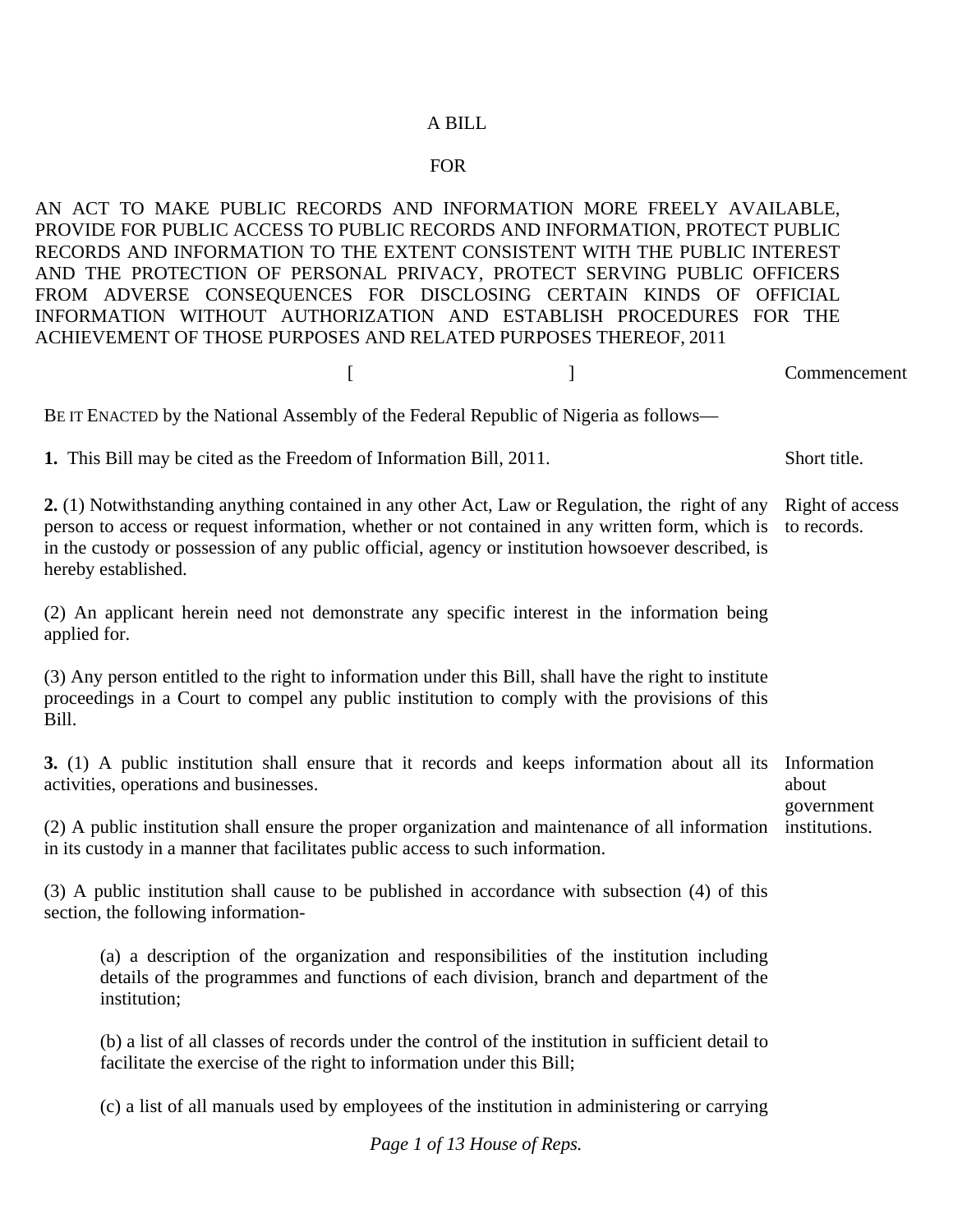out any of the programmes or activities of the institution;

(d) a description of documents containing final opinions including concurring and dissenting opinions as well as orders made in the adjudication of cases;

(e) documents containing substantive rules of the institution;

(f) documents containing statements and interpretations of policy which have been adopted by the institution;

(g) documents containing final planning policies, recommendations, and decisions;

(h) documents containing factual reports, inspection reports, and studies whether prepared by or for the institution;

(i) documents containing information relating to the receipt or expenditure of public or other funds of the institution;

(j) documents containing the names, salaries, titles, and dates of employment of all employees and officers of the institution;

(k) documents containing the rights of the state, public institutions, or of any private person(s);

(l) documents containing the name of every official and the final records of voting in all proceedings of the institution;

(m) a list of files containing applications for any contract, permit, grants, licenses or agreement;

(n) a list of reports, documents, studies, or publications prepared by independent contractors for the institution;

(o) a list of materials containing information relating to any grant or contract made by or between the institution and another public institution or private organization; and

(p) the title and address of the appropriate officer of the institution to whom an application for information under this Bill should be sent, provided that the failure of any public institution to publish any information under this subsection shall not prejudicially affect the public's right of access to information in the custody of such public institution.

(4) A public institution shall ensure that information referred to in this section is widely disseminated and made readily available to members of the public through various means, including print, electronic and online sources, and at the offices of such public institutions.

*Page 2 of 13 House of Reps.*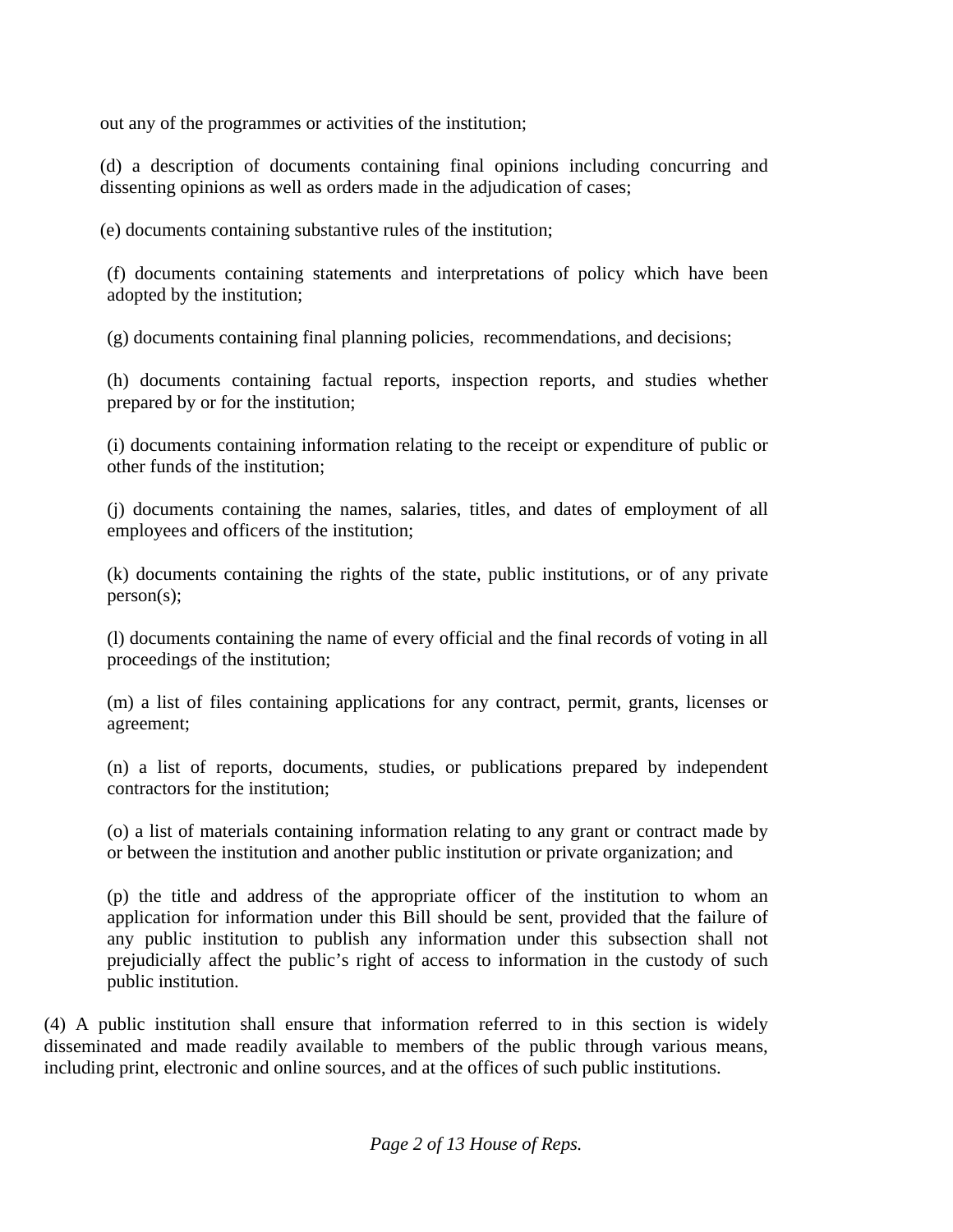(5) A public institution shall update and review information required to be published under this section periodically, and immediately whenever changes occur.

(6) Any person entitled to the right of access conferred by this Bill shall have the right to institute proceedings in a Court to compel any public institution to comply with the provisions of this section.

(7) Public institutions are all authorities whether executive, legislative or judicial agencies, ministries, and extra-ministerial departments of the government, together with all corporations established by law and all companies in which government has a controlling interest, and also, private companies utilizing public funds, providing public services or performing public functions

**4.** (1) An application for access to a record or information under this Bill shall be made in Request for accordance with section 2 of this Bill.

access to records.

(2) For the purpose of this Bill, any information or record applied for under this Bill that does not exist in print but can by regulation be produced from a machine, normally used by the government or public institution shall be deemed to be record under the control of the Government or public institution.

(3) Illiterate or disabled applicants who by virtue of their illiteracy or disability are unable to make an application for access to information or record in accordance with the provisions of subsection (1) above, may make that application through a third party.

(4) An authorized official of a government or public institution to whom an applicant makes an oral application for information or record, shall reduce the application into writing in the form prescribed under subsection (1) above and shall provide a copy of the written application to the applicant.

**5.** Where information is applied for under this Bill, the public institution to which the Time for application is made shall, subject to sections 6, 7, and 8 of this Bill, within 7 days after the application is received – granting or refusing

application.

(a) make the information available to the applicant;

(b) where the public institution considers that the application should be denied, the institution shall give written notice to the applicant that access to all or part of the information will not be granted, stating reasons for the denial, and the section of this Bill under which the denial is made.

**6.** (1) Where a public institution receives an application for access to information, and the institution is of the view that another public institution has greater interest in the information, the institution to which the application is made may within 3 days but not later than 7 days after the application is received, transfer the application, and if necessary, the information, to the other public institution, in which case, the institution transferring the application shall give Transfer of application.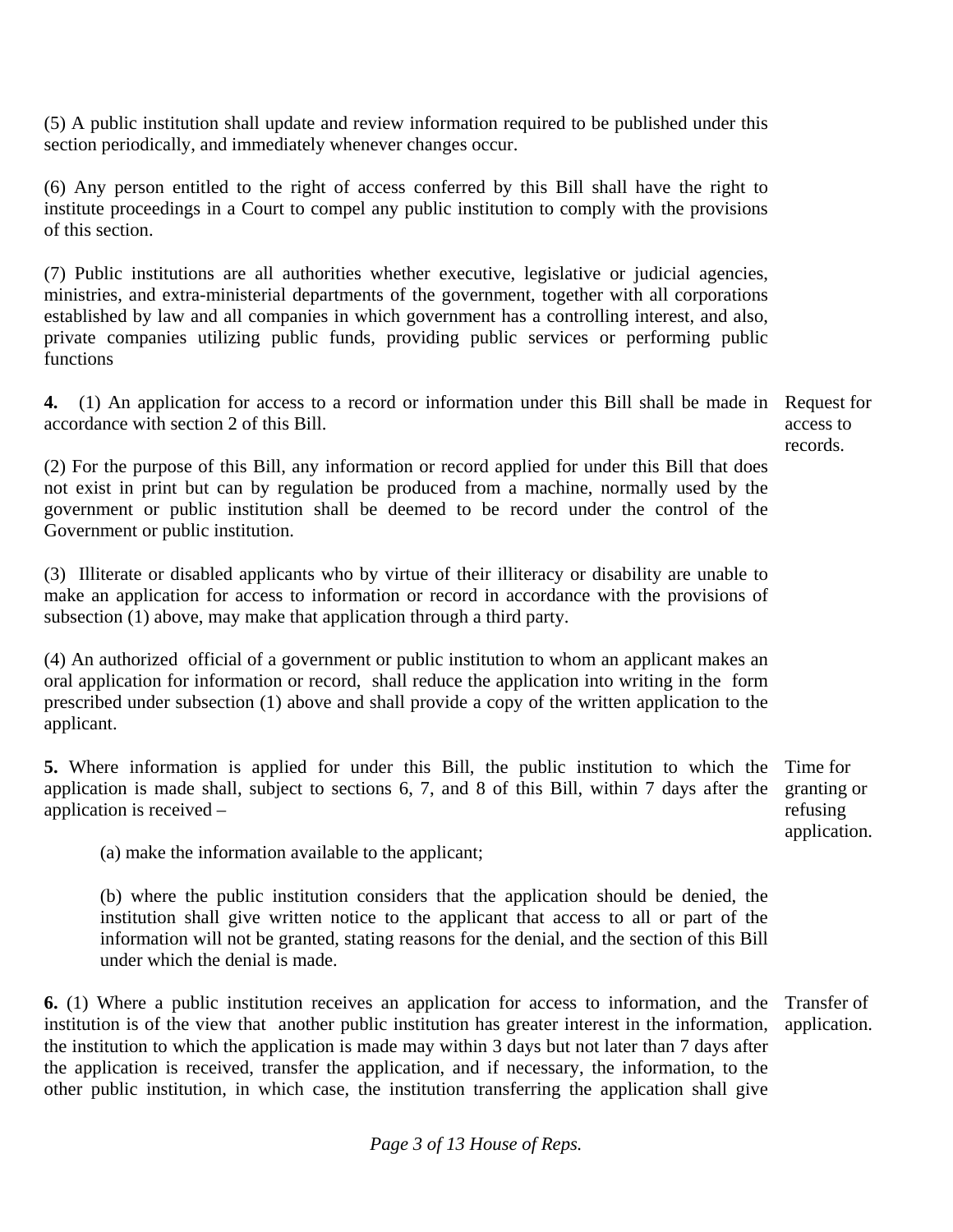written notice of the transfer to the applicant, which notice shall contain a statement informing the applicant that such decision to transfer the application can be reviewed by a Court.

(2) Where an application is transferred under subsection (1), the application shall be deemed to have been made to the public institution to which it was transferred on the day the public institution received it.

(3) For the purpose of subsection (1), a public institution has "a greater interest" in information  $if -$ 

(a) the information was originally produced in or for the institution; or

(b) in the case of information not originally produced in or for the public institution, the institution was the first public institution to receive the information.

**7.** The public institution may extend the time limit set out in section 5 or subsection 6 (1) in Extension of respect of an application for a time not exceeding 7 days; if –

(a) the application is for a large number of records and meeting the original time limit would unreasonably interfere with the operations of the public institution; or

(b) consultations are necessary to comply with the application that cannot reasonably be completed within the original time limit, by giving notice of the extension stating whether the extension falls under the circumstances set out in paragraphs (a) or (b), which notice shall contain a statement that the applicant has a right to have the decision to extend the time limit reviewed by a Court.

**8**. (1) Where the government or public institution refuses to give access to a record or Where access is information applied for under this Bill, or a part thereof, the institution shall state in the notice refused. given to the applicant the grounds for the refusal, the specific provision of this Bill that it relates to and that the applicant has a right to challenge the decision refusing access and have it reviewed by a Court.

(2) Any notification of denial of any application for information or records shall set forth the names, designation and signature, of each person responsible for the denial of such application.

(3) The government or public institution shall be required to indicate under subsection (1) whether the information or record exists.

(4) Where the government or public institution fails to give access to information or record applied for under this Bill or part thereof within the time limit set out in this Bill, the institution shall, for the purposes of this Bill, be deemed to have refused to give access.

(5) Where a case of wrongful denial of access is established, the defaulting officer or institution shall on conviction be liable to a fine of N500,000.00 (Five hundred thousand naira)

*Page 4 of 13 House of Reps.* 

time limit for granting or refusing application.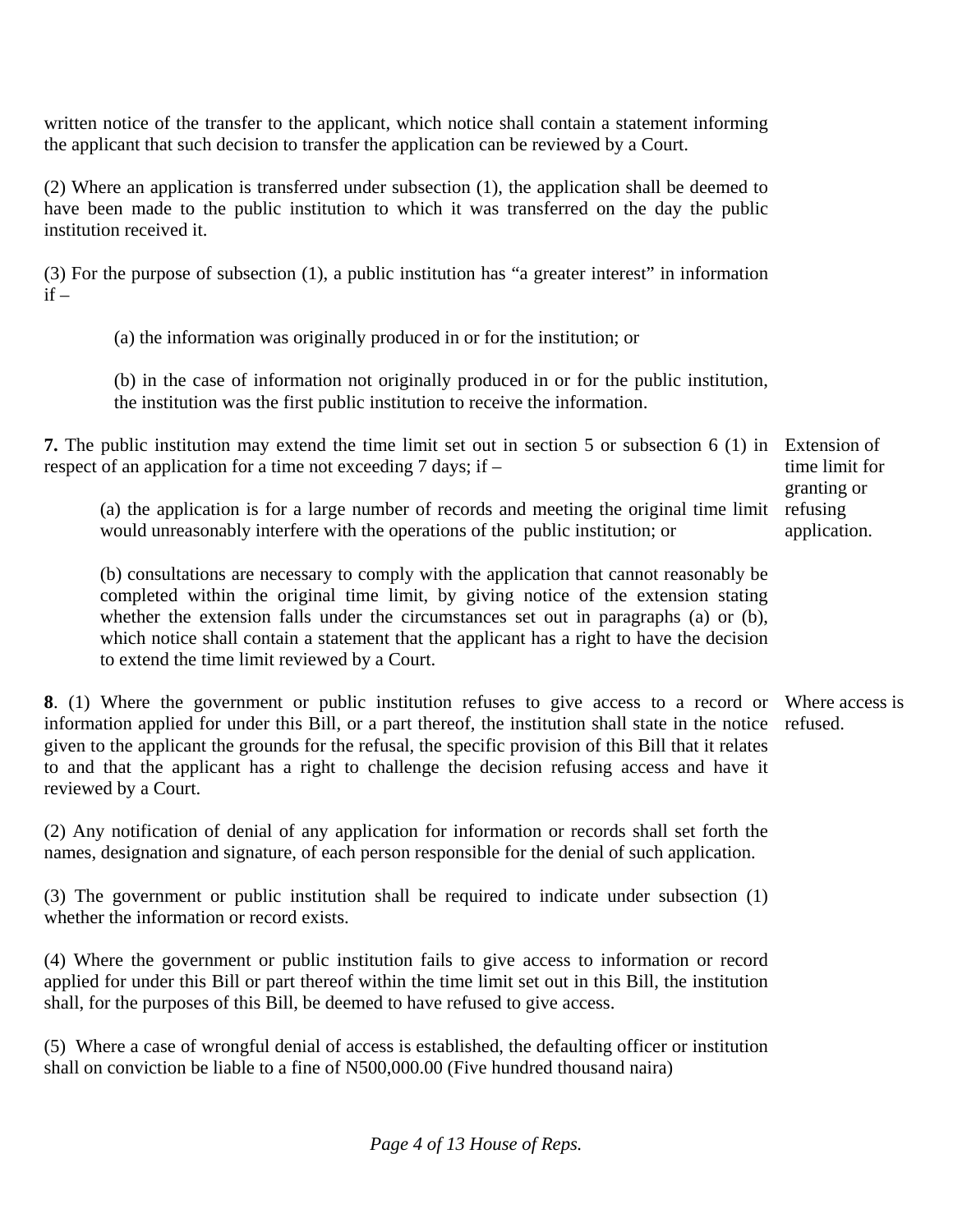**9**. Fees shall be limited to standard charges for document duplication and transcription where Fees. necessary.

**10.** (1) Every government or public institution shall ensure that it keeps every information or record about the institution's operations, personnel, activities and other relevant or related information or records. Record keeping and maintenance of

records.

(2) Every government or public institution shall ensure the proper organization and maintenance of all information or record in its custody, in a manner that facilitates public access to such information or record under this Bill.

**11.** It shall be a criminal offence punishable on conviction by a competent Court with a Destruction or minimum of 1 year imprisonment for any officer or the head of any government or public institution to which this Bill applies to willfully destroy any records kept in his/her custody or attempts to doctor or otherwise alter same before they are released to any person, entity or community applying for it. falsification of records.

**12.** (1) A public institution may deny an application for any information the disclosure of which may be injurious to the conduct of international affairs and the defence of the Federal Republic of Nigeria. Exemption of international affairs and defence.

(2) Notwithstanding subsection (1), an application for information shall not be denied where the public interest in disclosing the information outweighs whatever injury disclosure would cause.

**13.** (1) A public institution may deny an application for any information which contains— Exemption of

(a) records complied by any public institution for administrative enforcement enforcement proceedings and by any law enforcement or correctional agency for law enforcement purposes or for internal matters of a public institution, but only to the extent that investigation. disclosure would law and

(i) interfere with pending or actual and reasonably contemplated law enforcement proceedings conducted by any law enforcement or correctional agency;

(ii) interfere with pending administrative enforcement proceedings conducted by any public institution;

(iii) deprive a person of a fair trial or an impartial hearing;

(iv) unavoidably disclose the identity of a confidential source;

(v) constitute an invasion of personal privacy under section 15 of this Bill, however, where the interest of the public would be better served by having such record being made available, this exemption to disclosure shall not apply;

*Page 5 of 13 House of Reps.*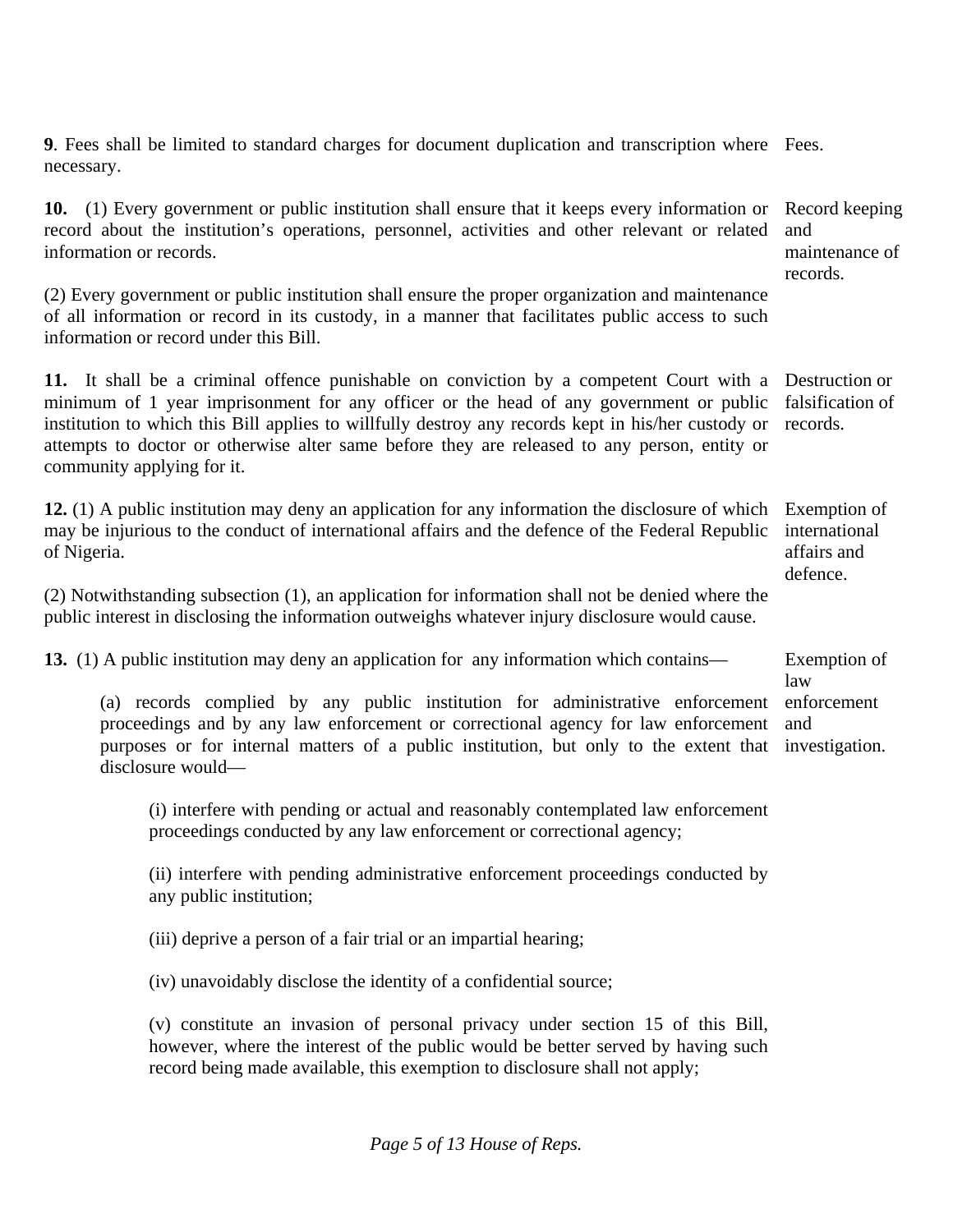(vi) obstruct an ongoing criminal investigation;

(b) information the disclosure of which could reasonably be expected to be injurious to the security of penal institutions:

Notwithstanding anything contained in this section, an application for information shall not be denied where the public interest in disclosing the information outweighs whatever injury that disclosure would cause.

(2) A public institution may deny an application for information that could reasonably be expected to facilitate the commission of an offence.

(3) For the purposes of paragraph  $(1)$  (a), "Investigation" means an investigation that—

(a) pertains to the administration or enforcement of any Acts, law or regulation;

(b) is authorized by or pursuant to any Acts, law or regulation.

**14.** Every government or public institution must ensure the provision of appropriate training for its officials on the public's right to access to information or records held by government or public institutions, as provided for in this Bill and for the effective implementation of this Bill.

Training of officials on the right to information and on the effective implementation of this Bill.

Exemption of personal information.

**15.** (1) Subject to subsection (2), a public institution shall deny an application for information that contains personal information. Information exempted under this subsection shall include –

(i) files and personal information maintained with respect to clients, patients, residents, students, or other individuals receiving social, medical, educational, vocational, financial, supervisory or custodial care or services directly or indirectly from public institutions;

(ii) personnel files and personal information maintained with respect to employees, appointees or elected officials of any public institution or applicants for such positions;

(iii) files and personal information maintained with respect to any applicant, registrant or licensee by any government and/or public institution cooperating with or engaged in professional or occupational registration, licensure or discipline;

(iv) information required of any tax payer in connection with the assessment or collection of any tax unless disclosure is otherwise requested by statute; and

(v) information revealing the identity of persons who file complaints with or provide information to administrative, investigative, law enforcement or penal agencies on the

*Page 6 of 13 House of Reps.*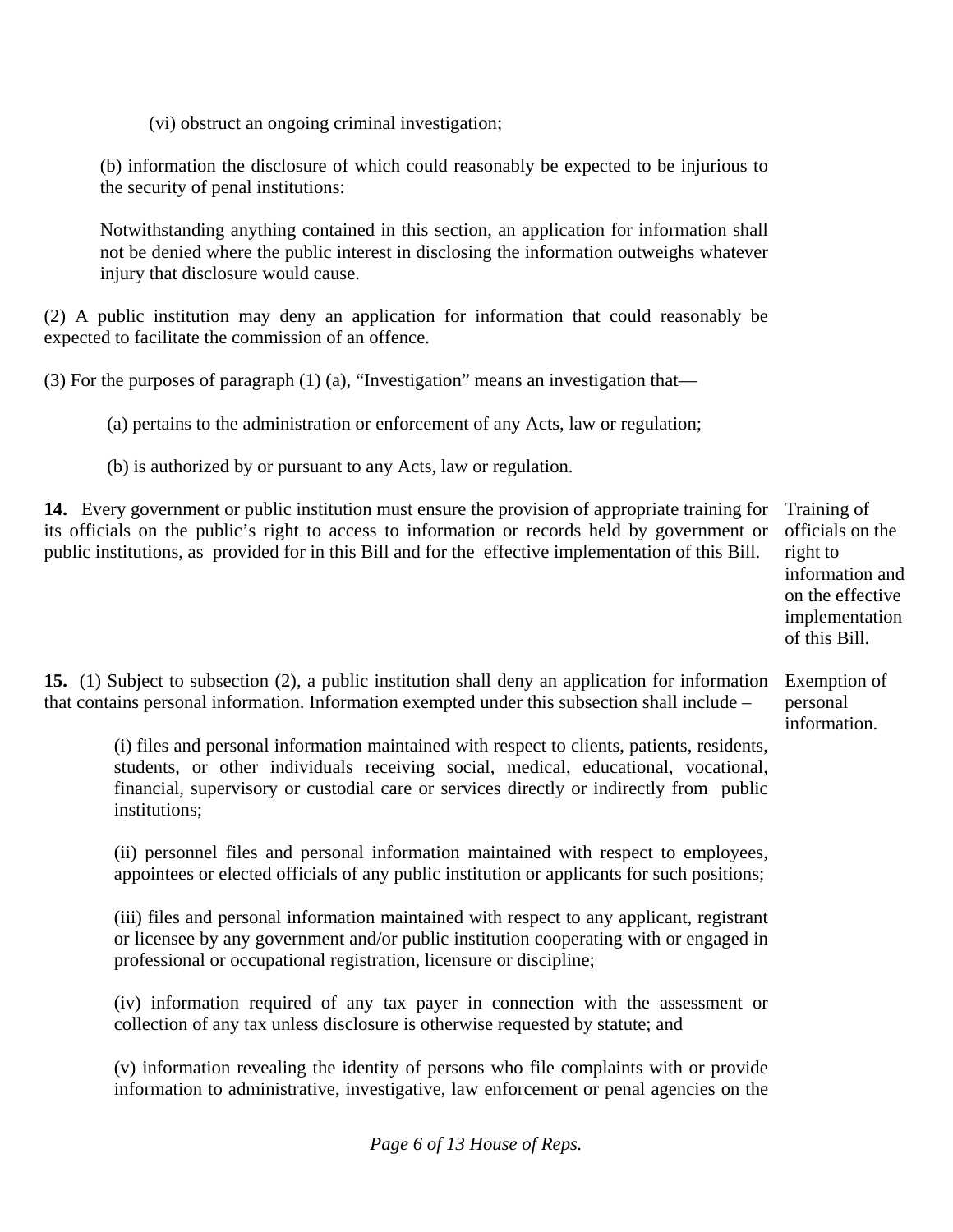commission of any crime.

 $(2)$  A public institution shall disclose any information that contains personal information if –

(a) the individual to whom it relates consents to the disclosure;

(b) the information is publicly available.

(3) Where disclosure of any information referred to in this section would be in the public interest, and if the public interest in the disclosure of such information clearly outweighs the protection of the privacy of the individual to whom such information relates, the public institution to whom a request for disclosure is made shall disclose such information subject to section 13 (2) of this Bill.

**16.** (1) A public institution shall deny an application for information that contains –

Exemption of third party information.

(a) trade secrets and commercial or financial information obtained from a person or business where such trade secrets or information are proprietary, privileged or confidential, or where disclosure of such trade secrets or information may cause harm to the interests of the third party:

Provided that nothing contained in this subsection shall be construed as preventing a person or business from consenting to disclosure;

(b) information the disclosure of which could reasonably be expected to interfere with the contractual or other negotiations of a third party;

(c) proposal and bids for any contract, grants, or agreement, including information which if it were disclosed would frustrate procurement or give an advantage to any person.

(2) A public institution shall not, pursuant to subsection (1), deny disclosure of a part of a record if that part contains the result or product of environmental testing carried out by or on behalf of a public institution.

(3) Where the public institution discloses information, or a part thereof, that contains the results of a product or environmental testing, the institution shall at the same time as the information or part thereof is disclosed provide the applicant with a written explanation of the methods used in conducting the test.

(4) A public institution shall disclose any information described in paragraph (1) (a), (b) and (c) if that disclosure would be in the public interest as it relates to public health, public safety or protection of the environment and, if the public interest in the disclosure clearly outweighs in importance any financial loss or gain to, or prejudice to the competitive position of or interference with contractual or other negotiation of a third party.

*Page 7 of 13 House of Reps.*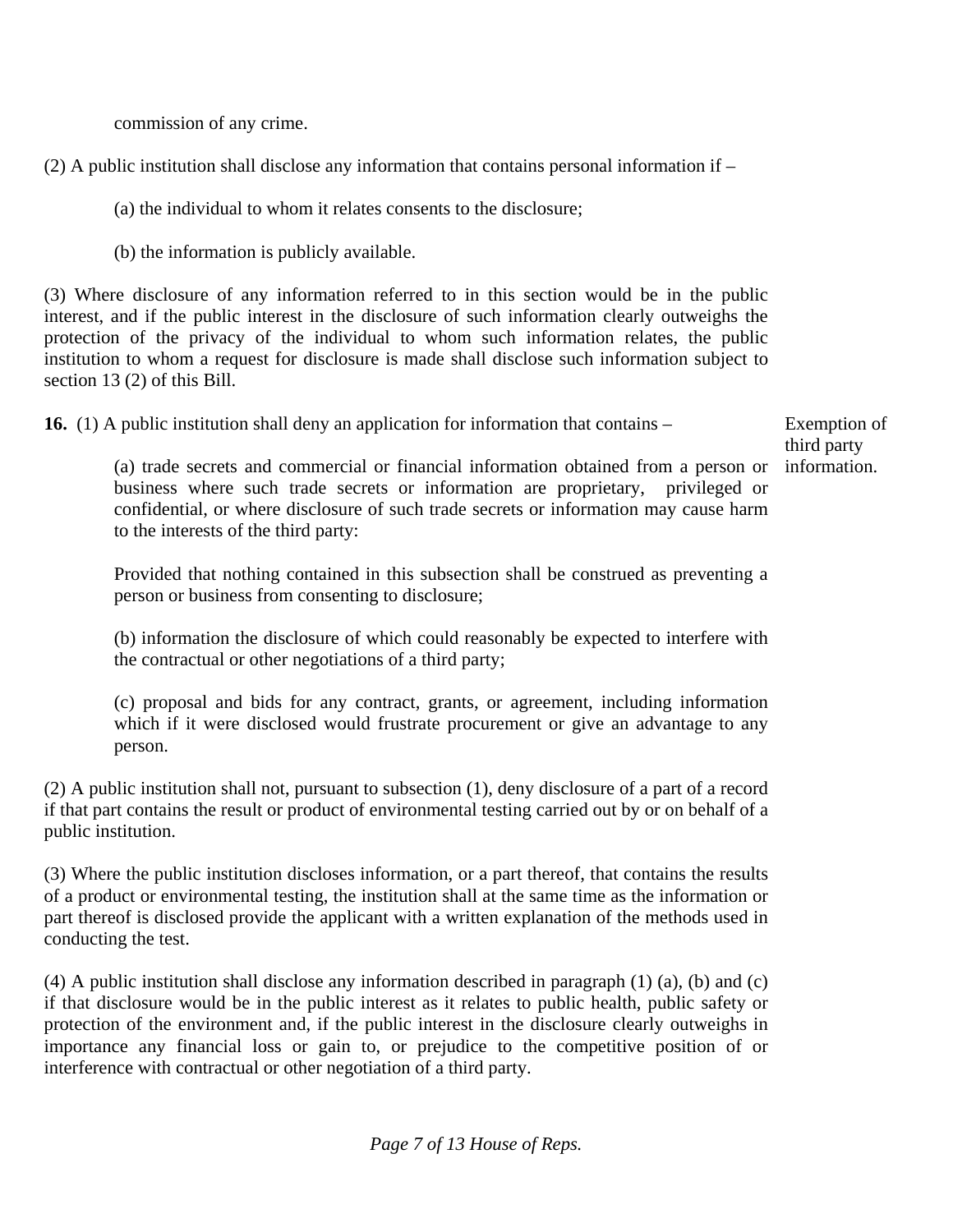| 17. A public institution may deny an application for information that is subject to the following<br>privileges-                                                                                                                                                                                                                                                  | Exemption of<br>professional or<br>other privileges<br>conferred by<br>law. |
|-------------------------------------------------------------------------------------------------------------------------------------------------------------------------------------------------------------------------------------------------------------------------------------------------------------------------------------------------------------------|-----------------------------------------------------------------------------|
| (a) Legal Practitioner-Client privilege;                                                                                                                                                                                                                                                                                                                          |                                                                             |
| (b) Health Workers-Client privilege;                                                                                                                                                                                                                                                                                                                              |                                                                             |
| (c) Journalism confidentiality privileges; and                                                                                                                                                                                                                                                                                                                    |                                                                             |
| (d) Any other professional privileges conferred by an Act.                                                                                                                                                                                                                                                                                                        |                                                                             |
| 18. A public institution may deny an application for information which contains course materials<br>or research materials prepared by faculty members.                                                                                                                                                                                                            | Exemption of<br>course or<br>research<br>material.                          |
| 19. Notwithstanding any other provision of this Bill, where an application is made to a public<br>institution for information which is exempted from disclosure by virtue of this Bill, the<br>institution shall disclose any part of the information that does not contain such exempted<br>information.                                                         | Severability.                                                               |
| 20. A public institution may deny an application for information that contains information<br>pertaining to $-$                                                                                                                                                                                                                                                   | Denial by a<br>public<br>institution to                                     |
| (a) test questions, scoring keys and other examination data used to administer an<br>academic examination or determine the qualifications of an application for a license or<br>employment;                                                                                                                                                                       | disclose<br>records.                                                        |
| (b) architects' and engineers' plans for buildings not constructed in whole or in part<br>with public funds and for buildings constructed with public funds, to the extent that<br>disclosure would compromise security; and                                                                                                                                      |                                                                             |
| (c) library circulation and other records identifying library users with specific materials:                                                                                                                                                                                                                                                                      |                                                                             |
| Notwithstanding anything contained in this section, an application for information shall<br>not be denied where the public interest in disclosing the information outweighs<br>whatever injury that disclosure would cause.                                                                                                                                       |                                                                             |
| 21. Any applicant who has been denied access to information, or a part thereof may apply to the<br>Court for a review of the matter within thirty days after the public institution denies or is<br>deemed to have denied the application, or within such further time as the Court may either<br>before or after the expiration of the thirty days fix or allow. | Judicial review.                                                            |
| 22. An application made under section 21 shall be heard and determined summarily.                                                                                                                                                                                                                                                                                 | Hearing in a<br>summary way.                                                |

*Page 8 of 13 House of Reps.*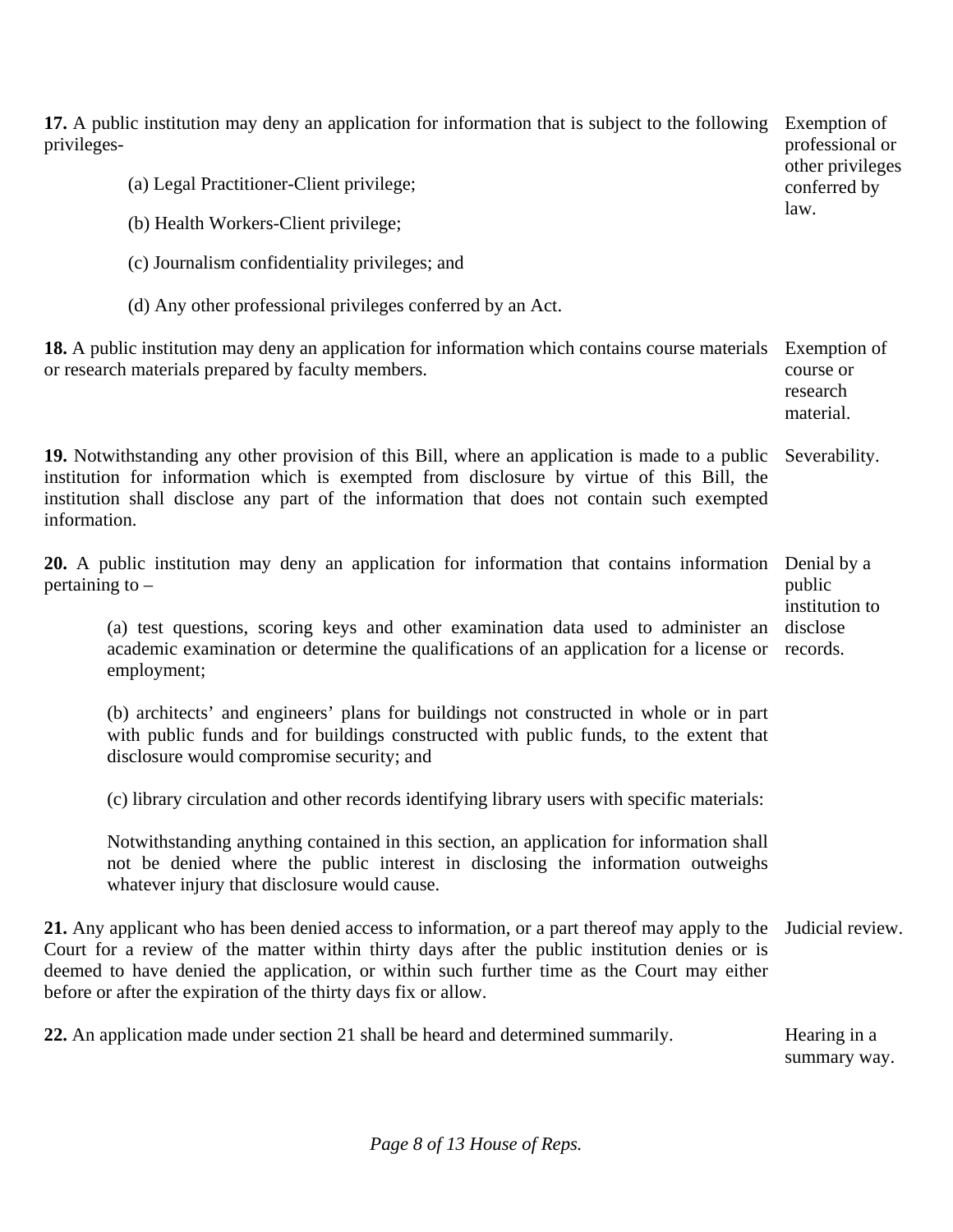**23.** Notwithstanding anything contrary contained in the Evidence Act, or any regulation made under it, the Court may, in the course of any proceedings before it arising from an application under section 21 of this Bill, examine any information to which this Bill applies, that is under the control of a public institution, and no such information may be withheld from the court on any ground. Access to information by court.

24. In any proceedings before the Court arising from an application under section 21, the Court Court to take shall take precaution, including when appropriate, receiving representations ex parte and conducting hearings in camera to avoid the disclosure by the Court or any person of any information or other material on a basis of which any public institution will be authorized to disclose the information applied for. precautions against disclosing information.

25. In any proceedings before the Court arising from an application under section 21, the burden Burden of of establishing that the public institution is authorized to deny an application for information or part thereof shall be on the public institution concerned. proof.

**26.** (1) Where a public institution denies an application for information, or a part thereof on the basis of a provision of this Bill, the Court shall order the institution to disclose the information or part thereof to the applicant — Order to disclose

(i) if the Court determined that the institution is not authorized to deny the application for information; or

(ii) where the institution is so authorized, but the Court nevertheless determines that the institution did not have reasonable grounds on which to deny the application;

(iii) where the Court makes a finding that the interest of the public in having the record being made available is greater and more vital than the interest being served if the application is denied, in whatever circumstance.

(2) Any order the Court makes in pursuance of this section may be made subject to such conditions as the Court deems appropriate.

**27.** This Bill does not apply to—

(a) published material or material available for purchase by the public;

(b) Library or museum material made or acquired and preserved solely for public reference or exhibition purposes; or

(c) material placed in the National Library, the National Museum or the non-public section of the National Archives of the Federal Republic of Nigeria on behalf of any person or organization other than a government and/or public institution.

**28.** (1) Notwithstanding anything contained in the Criminal Code, Penal Code, the Official of Protection of Secrets Act, or any other enactment, no civil or criminal proceedings shall lie against an officer Public Officers,

*Page 9 of 13 House of Reps.* 

Exempted materials.

information.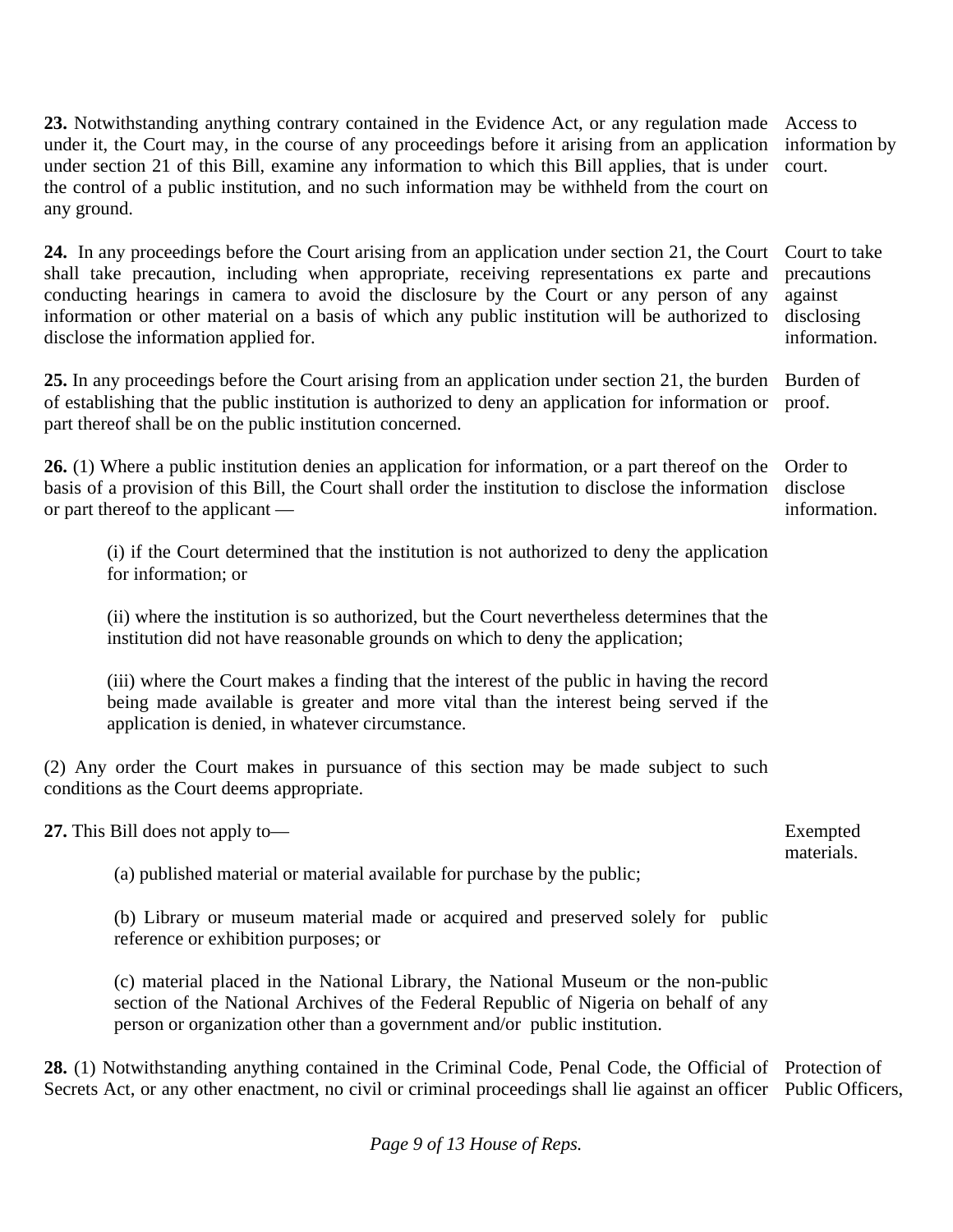of any public institution, or against any person acting on behalf of a public institution, and no Cap. 77 LFN, proceedings shall lie against such persons thereof, for the disclosure in good faith of any information, or any part thereof pursuant to this Bill, for any consequences that flow from that LFN, 1990, Cap disclosure, or for the failure to give any notice required under this Bill, if care is taken to give 335, 1990. the required notice.

(2) Nothing contained in the Criminal Code or the Official Secrets Act shall prejudicially affect any public officer who, without authorization discloses to any person, any information which he reasonably believes to show –

(a) a violation of any law, rule or regulation;

(b) mismanagement, gross waste of funds, fraud, and abuse of authority; or

(c) a substantial and specific danger to public health or safety notwithstanding that such information was not disclosed pursuant to the provision of this Bill.

(3) No civil or criminal proceedings shall lie against any person receiving the information or further disclosing it.

**29.** (1) The fact that any information in the custody of a public institution is kept by that Documents institution under security classification or is classified document within the meaning of the Official Secrets Act does not preclude it from being disclosed pursuant to an application for disclosure thereof under the provisions of this Bill, but in every case the public institution to which the application is made shall decide whether such information is of a type referred to in sections 12, 13, 15, 16, 17, 18, or 20 of this Bill.

(2) If the public institution to which the application in subsection (1) is made, decides that such information is not a type mentioned in the sections referred to in subsection (1) hereof, access to such information shall be given to the applicant.

(3) If the public institution to which the application mentioned in subsection (1) is made decides that such information is of a type mentioned in sections referred to in subsection (1), he shall give notice to the applicant.

**30.** (1) On or before February 1 of each year, each public institution shall submit to the Submission of Attorney-General of the Federation a report which shall cover the preceding fiscal year and reports. which shall include—

(a) the number of determinations made by the Public Institution not to comply with applications for information made to such public institution and the reasons for each such determinations;

(b) the number of appeals made by persons under this Bill, and the reason for the action upon each appeal that results in a denial of information;

1990, Cap 245

under classification, Cap 335 LFN, 1990.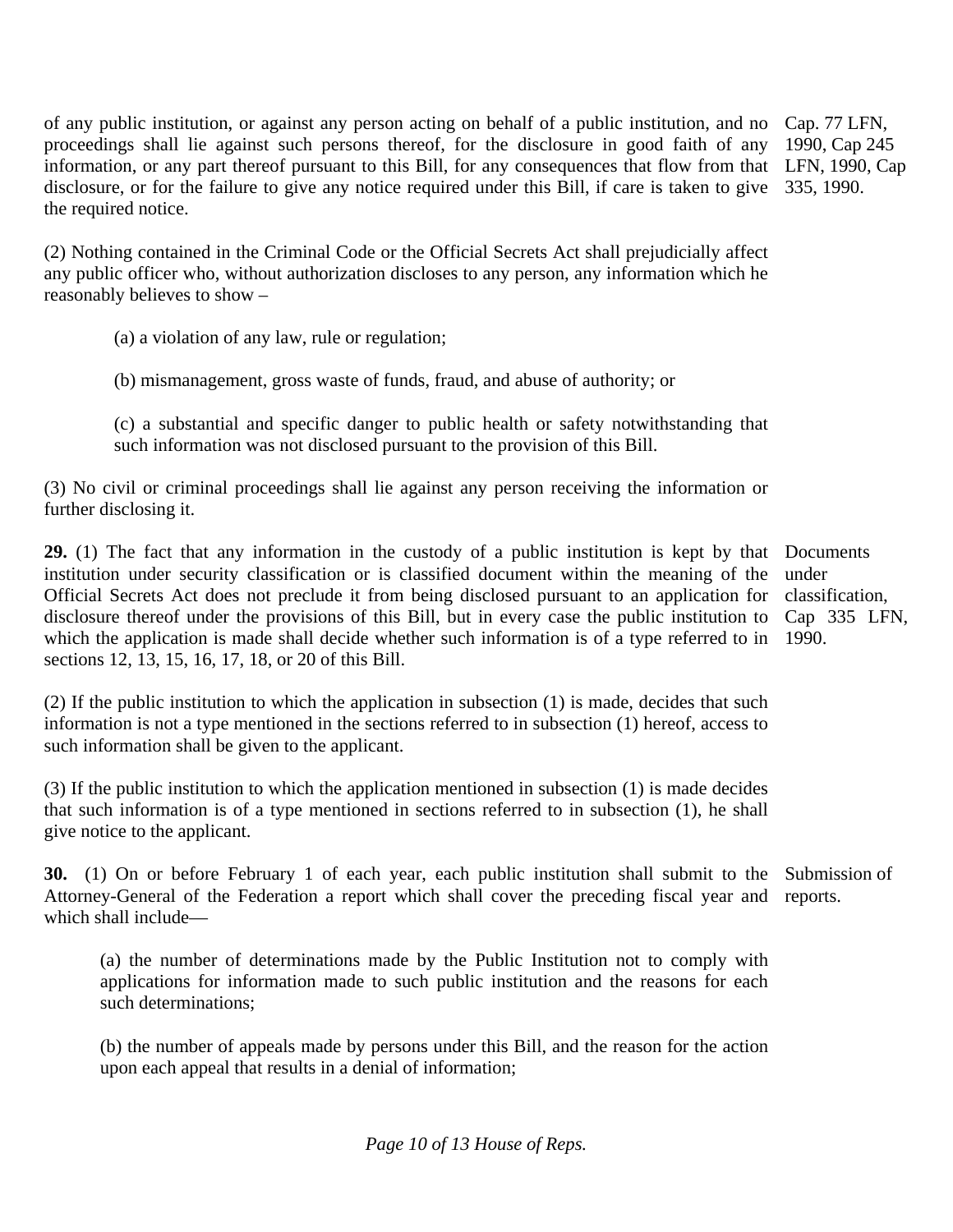(c) a description of whether a court has upheld the decision of the public institution to withhold information under such circumstances and a concise description of the scope of any information withheld;

(d) the number of applications for information pending before the public institution as of October 31 of the preceding year and the median number of days that such application had been pending before the public institution as of that date;

(e) the number or applications for information received by the public institution and the number of applications which the public institution processed;

(f) the median number of days taken by the public institution to process different types of application for information;

(g) the total amount of fees collected by the public institution to process such applications; and

(h) the number of full-time staff of the public institution devoted to processing applications for information, and the total amount expended by the public institution for processing such applications.

(2) Each public institution shall make such report available to the public, among other means, by computer and telecommunications, or if computer and telecommunications means have not been established by the Government or Public Institution, by other electronic means.

(3) The Attorney-General shall make each report, which has been submitted to him, available to the public in hard copies, online and also at a single electronic access point.

(4) The Attorney General shall notify the Chairman and ranking minority member of the Committee on Government Reform Oversight of the House of Representatives and the Chairman and ranking minority member of the Committees on Government Affairs and the Judiciary of the Senate, not later than April of the year in which each such report is issued, of the existence of such report and make it available to them in hard copies as well as by electronic means.

(5) (a)The Attorney-General shall develop reporting and performance guidelines in connection with reports required by this section and may establish additional requirements for such reports as the Attorney-General determines may be useful.

(b) The Attorney General shall in his oversight responsibility under this Bill ensure that all institutions to which this Bill applies comply with the provisions of the Bill.

(6) The Attorney-General shall submit to the National Assembly an annual report on or before April 1 of each calendar year which shall include for the prior calendar year a listing of the number of cases arising under this Bill, the exemption involved in each case, the disposition of such cases, and the cost, fees, and penalties assessed.

*Page 11 of 13 House of Reps.*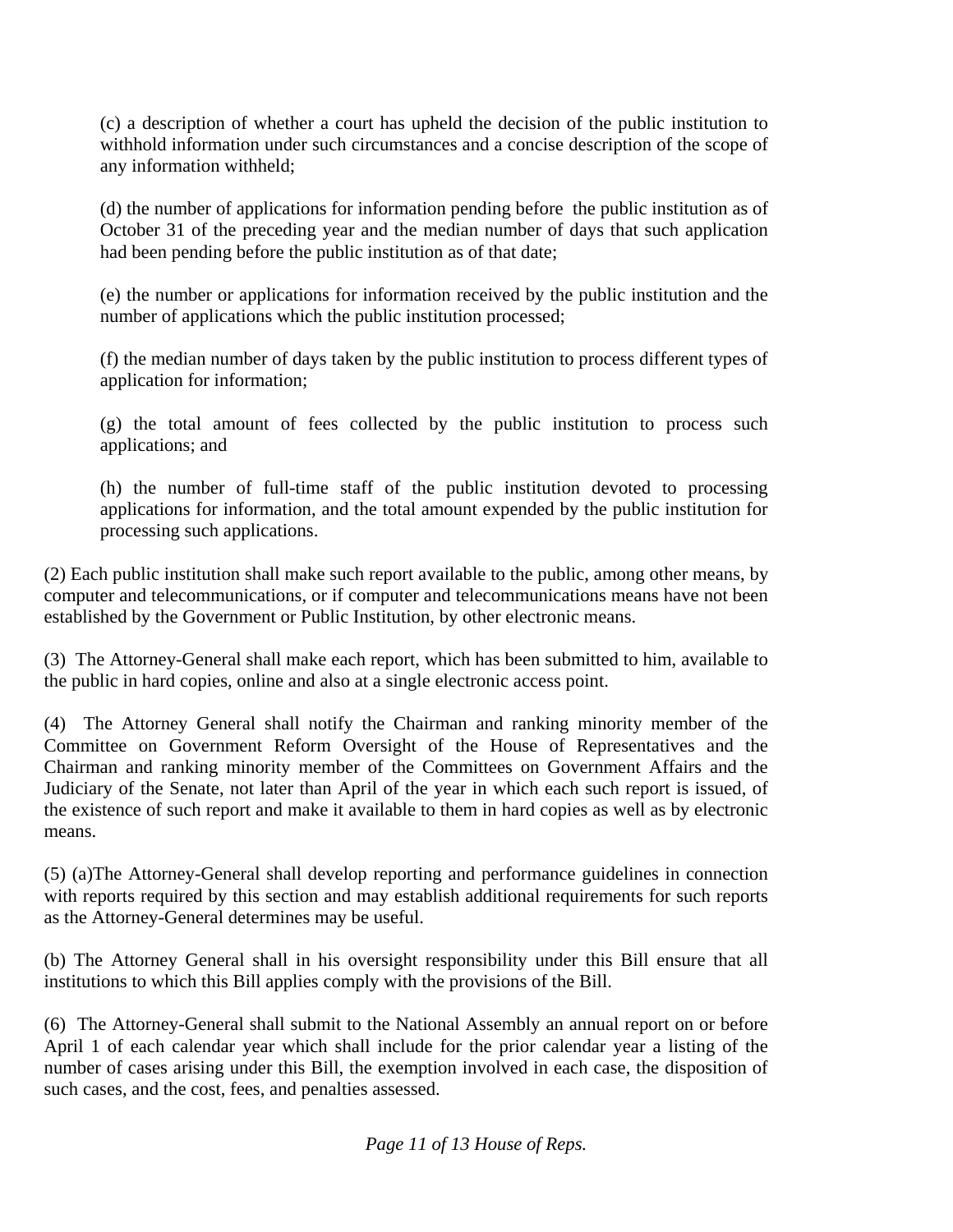(7) Such report shall also include detailed description of the efforts taken by the Ministry of Justice to encourage all government or public institutions to comply with this Act.

(8) For purposes of this section, the term –

(a) "government" includes any executive department, military department, government corporation, government controlled corporation, or other establishment in the executive branch of the government (including the Executive Office of the President), or any other arm of government, independent or regulatory government agency or public institution; and

(b) "information" means any term used in this Act in reference to information or record which includes any information that would be held by a government or public institution and information subject to the requirements of this Act, when maintained by any public institution in any format, including electronic format.

**31.** (1) This Bill is intended to complement and not replace existing procedures for access to Complimentary public records and information and is not intended to limit in any way access to those types of officials information that have, hitherto, been normally available to the general public. procedures.

(2) Where the question whether any public record and or information is to be made available, where that question arises under this Bill, the question shall be determined in accordance with the provision stated herein, unless otherwise exempted by this Bill.

**32.** In this Bill, unless the text otherwise requires –

"applicant" refers to any person who applies for information under this Bill;

"application" refers to any request for information made under this Bill;

"Court" means a High Court or Federal High Court respectively.

"Foreign State" means any State other than the Federal Republic of Nigeria;

"Information" includes all records, documents and information stored in whatever form, including written, electronic, visual images, sound, audio recording, etc.

"Public Institution" means any legislative, executive, judicial, administrative or advisory body of the Government, including boards, bureau, committees or commissions of the State, and any subsidiary body of those bodies including but not limited to committees and sub-committees which are supported in whole or in part by public fund or which expends public fund and private bodies providing public services, performing public functions or utilizing public funds;

"Public record or document" means a record in any form having been prepared, or having been or being used, received, possessed or under the control of any public or private bodies relating to

*Page 12 of 13 House of Reps.* 

Interpretation.